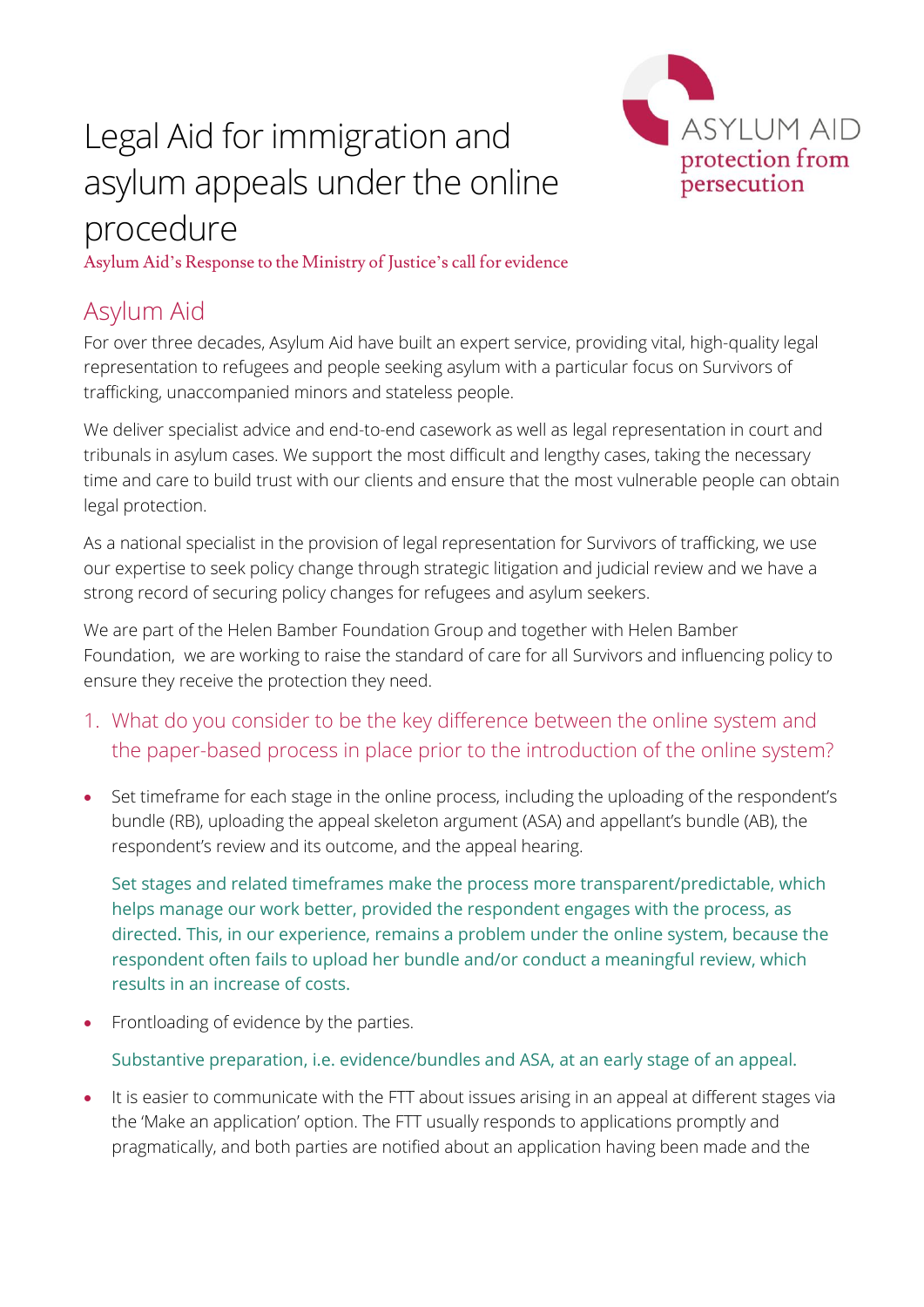FTT's related decision. This increases predictability within the process, which is key for busy practitioners who often work to competing deadlines.

More transparency within the process and better work management, because parties are notified automatically when one of them makes an application to the FTT, and the FTT's relative promptness and pragmatic approach to responding to such applications.

There is an onus on the respondent to conduct a meaningful review of her decision under appeal in light of the evidence and ASA and notify the FTT and the appellant of the outcome of that review much earlier in the process.

The FTT's direction that the respondent conducts a timely and meaningful review of her underlying decision, which engages with the evidence and ASA, should help with both work and expectation management, and should reduce the number of last-minute withdrawals of decisions ahead of or at substantive hearings. This, of course, depends on the respondent engaging with the online system, as directed, which in our experience is not always so.

2. For each of the differences identified in answer to question 1, what do you consider to be the impact of those differences on your work?

[answers above in **green**]

3. Please explain how case management review hearings were used prior to the online system, and how they are being used as part of the online system.

Case management review hearings (CMRH) became more sporadic in the years leading up to the introduction of the online system in 2020. They were mostly limited to deportation appeals, and any other appeals that the FTT decided that needed to be case managed for some reason, including where preliminary issues were identified by the parties.

CMRH stage is built into the online system, but in our experience, the FTT lists appeals for a CMRH only if there are outstanding issues before they are ready to be listed for a full hearing.

#### 4. Please explain whether, and if so, at what stage, appeal skeleton arguments were used prior to the introduction of the online system.

According to the previous FTT standard directions, ASAs were to be filed with the FTT and served on the respondent no later than 5 working days before the full hearing. The reality, however, was that ASAs were more often than not handed in on the day of the full hearing. This may have been e.g. because the evidence was not concluded until much closer to the day of the full hearing.

We understand that ASAs were not always provided under the "2a" and "2b" fixed-fee regime, which did not include a separate fee for the drafting of ASAs – or other preparation carried out before the day of the hearing - by counsel.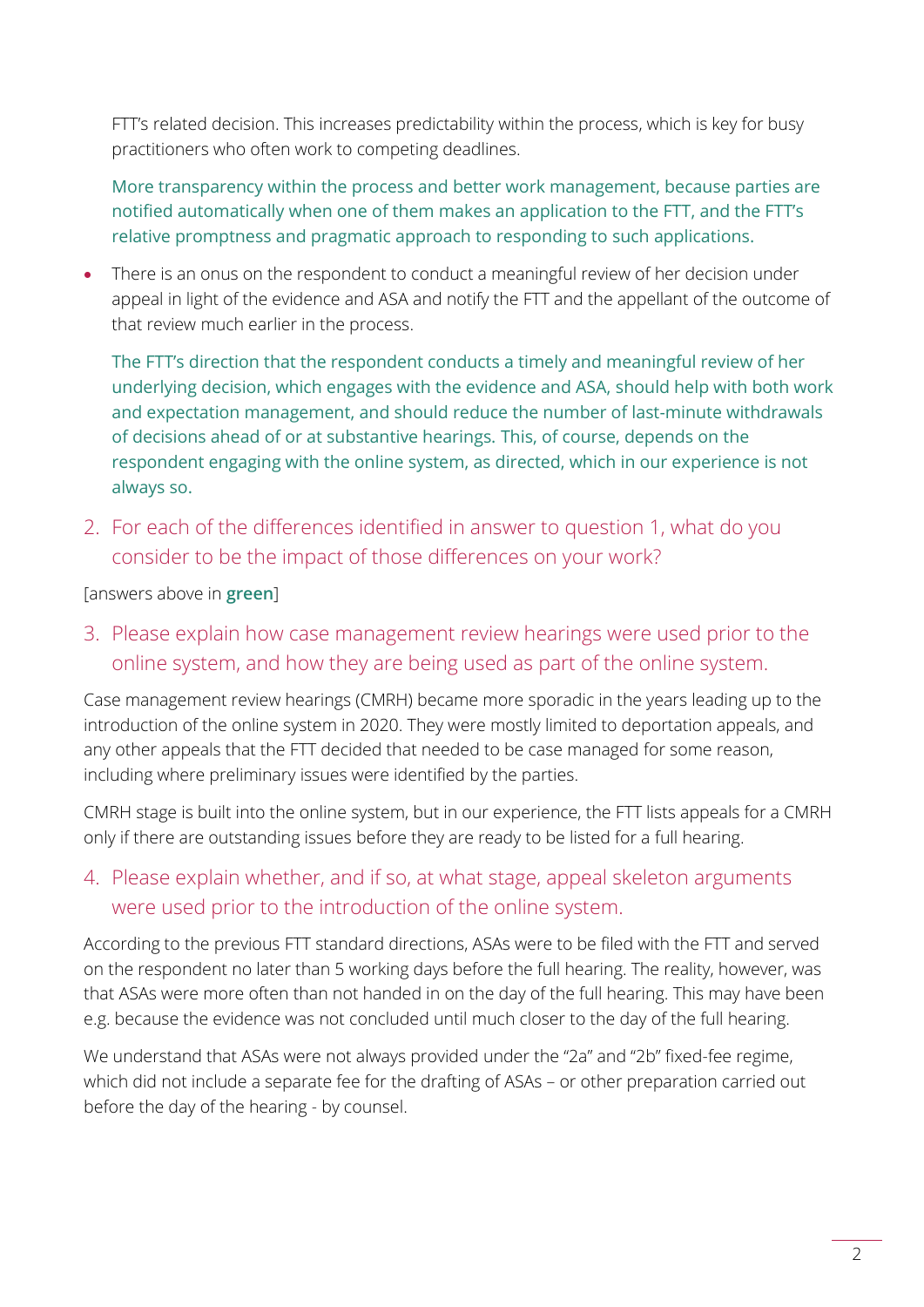#### 5. What do you consider the role of the ASA to be under the online system?

We do not consider that the role of the ASA has changed materially under the online system. The FTT online procedure directions set out the (expected) structure of the ASA to make it more focused on the relevant issues and with reference to the evidence. This may have been designed with the respondent's review in mind to make it more efficient and effective, provided that the respondent engages with the system, as directed. The ASA plays a crucial role within the appealdetermination process.

6. Do you have evidence of any instances under the online system in which an ASA was not required or was not produced? If yes, please summarise your experience and explain why an ASA was not required or produced.

Based on the FTT online procedure directions, an ASA is a standard requirement. This, coupled with the complexity of our clients' appeals, means that ASAs are produced in all Asylum Aid's appeals.

7. Can you describe whether, and if so, how, an ASA under the online system differs between asylum and non-asylum immigration case?

ASAs play a crucial role in all appeals, irrespective of whether they are asylum or non-asylum immigration appeals. In fact, given both the complexity of and the pace at which caselaw relevant to human-rights only appeals, including deportation appeals, is evolving, as well as the likely evidential complexity in such appeals, the need for an ASA in non-asylum appeals is as great as in asylum ones.

8. How long (in hours) does an appeal skeleton argument take in asylum and nonasylum cases? Do you have any examples/evidence to support this.

There is no brightline distinction in the time it takes to draft an ASA in an asylum and non-asylum appeal. The time it takes depends on a variety of issues, including the respondent's reasons for refusal, evidential and legal complexity, which as stated above tends to be great in human-rights appeals, as well as the experience of the drafter.

Given the crucial role an ASA plays in the online process, including that it may contribute to the respondent's withdrawal of the decision under appeal, thus saving taxpayers' money, ASA's role in the appeal-determination process cannot be overestimated. Of course, this depends on the respondent engaging with the ASA, as directed. This is not always so in our experience; the respondent *often* fails to conduct a meaningful review in light of the evidence and ASA.

We would also emphasise that it will often be necessary for the proper presentation of an appeal for the advocate to prepare an updated or supplementary ASA shortly before the substantive hearing. This may be necessary as a result of issues raised by the Respondent in the 'meaningful review', or as a result of developments (in fact, law or evidence) given the passage of time between the filing of the ASA and the substantive hearing of the appeal. It is essential that this work is properly remunerated where required.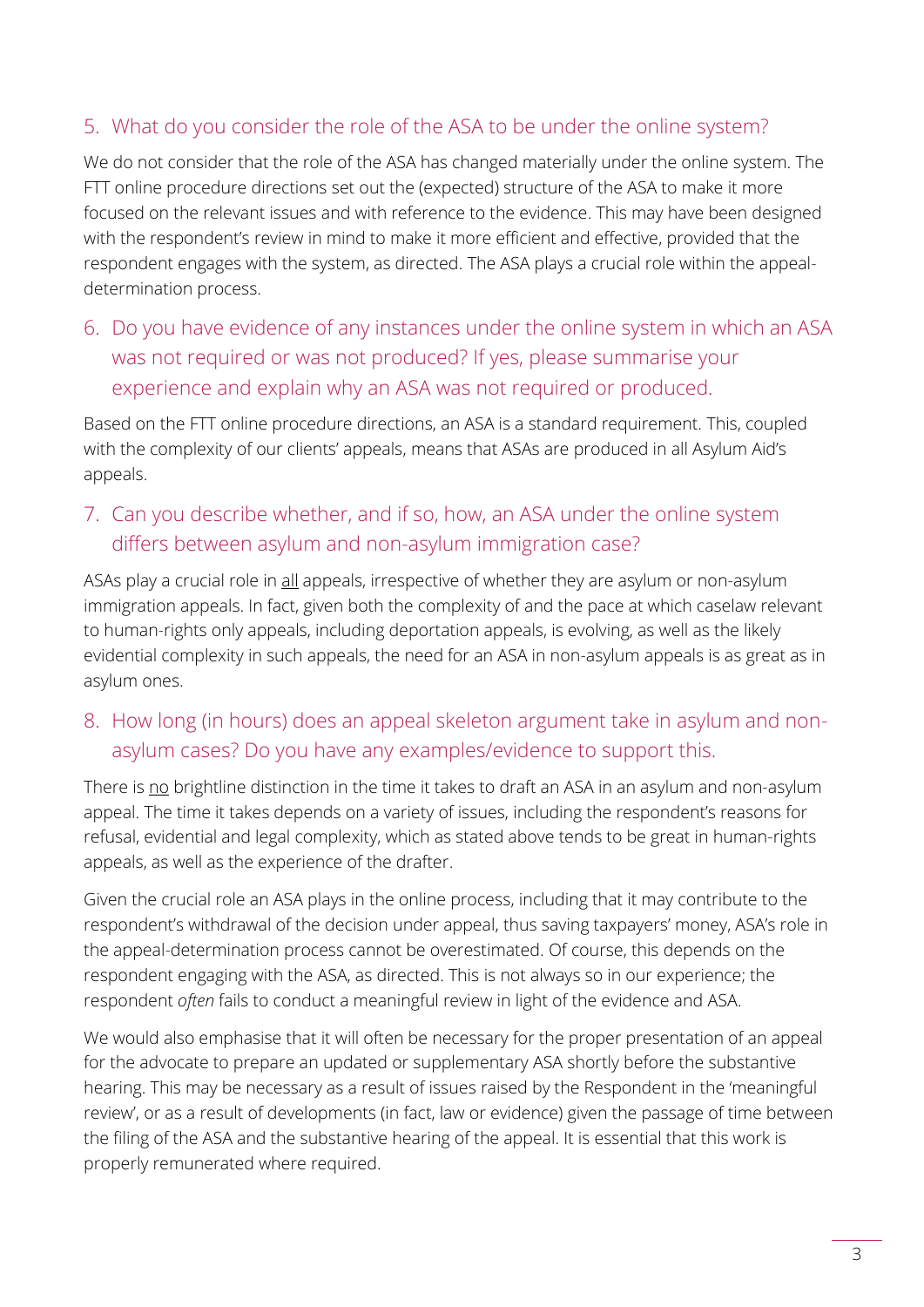9. Anecdotally, we understand that the requirement for an ASA may have resulted in Counsel being more routinely instructed in appeal cases. What are your views on this understanding?

It is the decision of the practice and/or the fee earner whether to instruct Counsel in an appeal. It is not our experience that the requirement for an ASA under the online procedure has resulted in Counsel being more routinely instructed. In any case, the FTT directs that an ASA be provided at a relevant time in the online system and so to comply with that direction, either the instructing representative or Counsel must draft it. The hourly rate for the preparation of an ASA is the same irrespective of who the drafter is.

10. Can you describe whether, and if so, how, an appeal skeleton argument under the online system differs between cases that result in a substantive hearing and cases that do not. Please also comment on whether this differs between asylum and non-asylum cases that result in a substantive tribunal hearing?

An ASA plays a crucial role in all appeals. Its early production under the online system is capable (but not a guarantee!) of contributing to the respondent's decision to withdraw her underlying decision, thus reducing the number of appeals that have to go to a full hearing. Ultimately, however, it is for the respondent to decide following a review whether to maintain or withdraw her decision under appeal. In our experience, the respondent *often* fails to comply with the FTT direction to conduct a *meaningful* review, which results in more appeals going to a full hearing and therefore, increased costs.

As noted above, in cases which go to a substantive hearing, it may be necessary for the proper presentation of the appeal for an updated or addendum ASA to be prepared shortly before the hearing, to reflect developments in law, fact or evidence, or to respond to issues raised by the Respondent at the review stage.

## 11. Do you consider that the introduction of the online system has had an impact on the work necessary to prepare for a substantive hearing? If so, please explain how and why.

The online system has had an impact on the timing of the preparation/material work for a substantive hearing. As evidence and an ASA are provided relatively early in the process, which can be 'long', and before the respondent's review, it is possible that updated evidence and a supplementary ASA may need to be provided nearer the time of the hearing.

## 12. Do you consider that the introduction of the online system has had an impact on what happens on the day of the substantive hearing itself? If so, please explain how and why.

As the respondent has the benefit of the appellant's evidence and ASA before her review of the decision under appeal, she is less likely to make last-minute decisions to withdraw or request an adjournment. Appeals are therefore more likely to be heard as listed.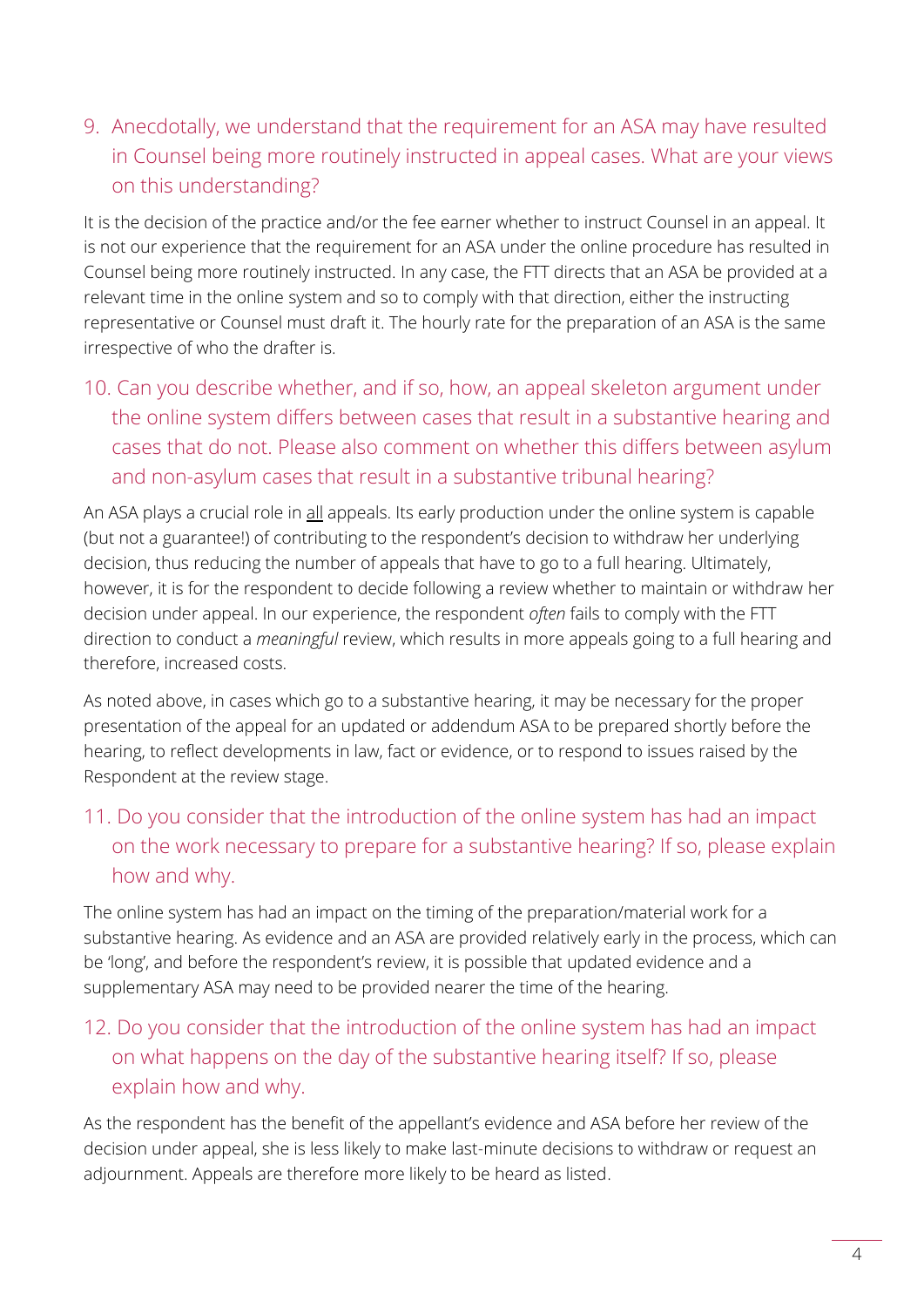13. Please provide evidence as to whether the previous controlled legal representation fee structure of stage 2a and stage 2b payments based on whether a case went to a hearing, would be suitable for asylum and immigration appeals using the online system?

Considering the likely extent of substantive work required for the preparation of evidence, including statements, expert evidence, country background evidence etc., and the drafting of the ASA, it is impossible to estimate the likely profit costs incurred in the pre-respondent's review stage of an appeal. Hourly rates are sensible, because they are more likely than not to correctly reflect the extent of work having gone into the preparation of an appeal and avoid the need for complex and costly (but unremunerated) administration involved in the making, assessing, and responding to escape-fee claims.

It seems impractical to allow hourly rates for work undertaken pre-respondent's review and a fixed fee for any subsequent work if the respondent maintains her decision and the appeal progresses to a hearing. Furthermore, our experience is that the respondent does not *always* undertake a *meaningful* review, as directed, which is likely to result in further un-anticipated work, including chasing the respondent, communicating with the FTT, and amending/updating ASA.

In our experience, both before and after the introduction of the online procedure, there are no cases that come in under the fixed fee. Most properly prepared appeals are *considerably* over the previous "2b" or "2c" fixed fees. This means that the fixed fee system is not a system of 'swings and roundabouts' but only of swings: providers risk being seriously under-remunerated for proper preparation of appeals without the recompense of ever being paid a fixed fee for less work. The fixed fee system therefore operates to disincentivise proper preparation of appeals and jeopardises the sustainability of providers. Hourly rates are sensible, practical, and justified in FTT appeals. They obviate the need for lengthy and time-consuming escape-fee claims to get paid for the work done.

## 14. Please describe what type of work you consider to be remunerable under the 'additional payments for advocacy services: substantive hearing' and 'additional day substantive hearing' fees.

Work carried out on the day and in relation to the listed hearing, whether a case management or a full hearing, including a pre- and post-hearing conference with witnesses on the day, advocacy, and post-hearing communication with instructing representative, in counsel-led appeals.

15. Please provide evidence on the protected characteristics and sociodemographic differences of individuals who are using the online system, both legal aid clients and legal aid providers, including instructed Counsel?

We don't have any evidence to provide in response to this question.